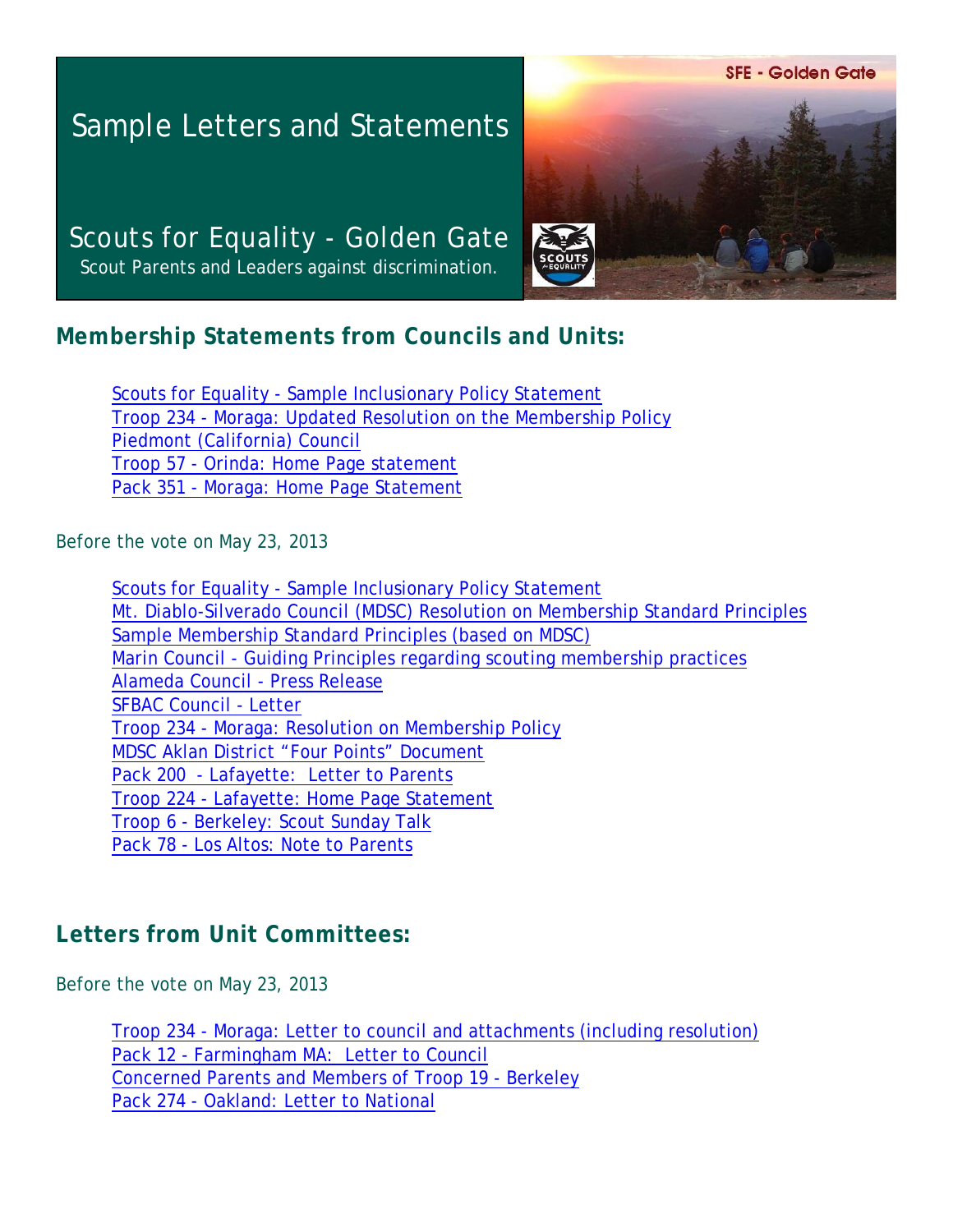### **Letters from Parents:**

Before the vote on May 23, 2013

[Letter to Council - Religious Definitions](http://moragascouting.org/SFE_LeP03.pdf) [Letter to Council - Moral Road](http://moragascouting.org/SFE_LeP04.pdf) [Letter to National - Saving Lives](http://moragascouting.org/SFE_LeP05.pdf) [Letter to Council - Christian Values](http://moragascouting.org/SFE_LeP06.pdf) [Letter to Council - 45 years of service](http://moragascouting.org/SFE_LeP07.pdf) [Letter to Council - Ashamed](http://moragascouting.org/SFE_LeP08.pdf) [Letter to Council - Delight at change](http://moragascouting.org/SFE_LeP09.pdf) [Letter to Council - Effects of this policy](http://moragascouting.org/SFE_LeP10.pdf) [Letter to Council - Not our family values](http://moragascouting.org/SFE_LeP11.pdf) [Letter to Council - Society's values have changed](http://moragascouting.org/SFE_LeP12.pdf) [Letter to Council - Not in line with scouting's values](http://moragascouting.org/SFE_LeP14.pdf) [Letter to Council - An Eagle Scouts Dilemma](http://moragascouting.org/SFE_LeP15.pdf) [Letter to National - Discrimination is Wrong](http://moragascouting.org/SFE_LeP16.pdf) [Letter to Council - Follow Up to Discrimination is Wrong](http://moragascouting.org/SFE_LeP17.pdf) [Letter to Council - Financial Support only for Inclusionary Councils](http://moragascouting.org/SFE_LeP18.pdf) [Letter to Council - Last Straw](http://moragascouting.org/SFE_LeP19.pdf) [Letter to Editor - Alameda Pack 1076](http://moragascouting.org/SFE_LeP20.pdf) [Letter to BSA Executive National Committee - Aug. 2012](http://www.scribd.com/doc/103841230/Letter-to-BSA-National-Executive-Committee)

#### **Sample Letters:**

Before the vote on May 23, 2013

| One Page Letter to Council (MDSC)                                                  |
|------------------------------------------------------------------------------------|
| One Page Letter to Council (MDSC) - rtf format for Word                            |
| One Page Letter to Council (PSC)                                                   |
| One Page Letter to Council (PSC) - rtf format for Word                             |
| One Page Letter to Council - Member of Scouting (SFBAC)                            |
| One Page Letter to Council - Member of Scouting (SFBAC) - rtf format for Word      |
| One Page Letter to Council - Member of the Community (SFBAC)                       |
| One Page Letter to Council - Member of the Community (SFBAC) - rtf format for Word |
| Two Page Letter to Councils                                                        |
| Letter to Gay-Straight Alliance Advisors                                           |
| Letter to Gay-Straight Alliance Presidents (Council Locator)                       |
| Letter to Gay-Straight Alliance Presidents (SFBAC)                                 |

## **Letters and Papers from PLCs and Scouts:**

[Troop 234 Patrol Leader Council's letter to Ryan \(Troop Signatures\)](http://moragascouting.org/SFE_LeS02.pdf) [Matthias Baker's Anthem Poetry Assignment](http://moragascouting.org/SFE_LeS01.pdf) [The Closet Scout: An attempt to persuade the BSA to end its ban...](http://moragascouting.org/SFE_LeS03.pdf)